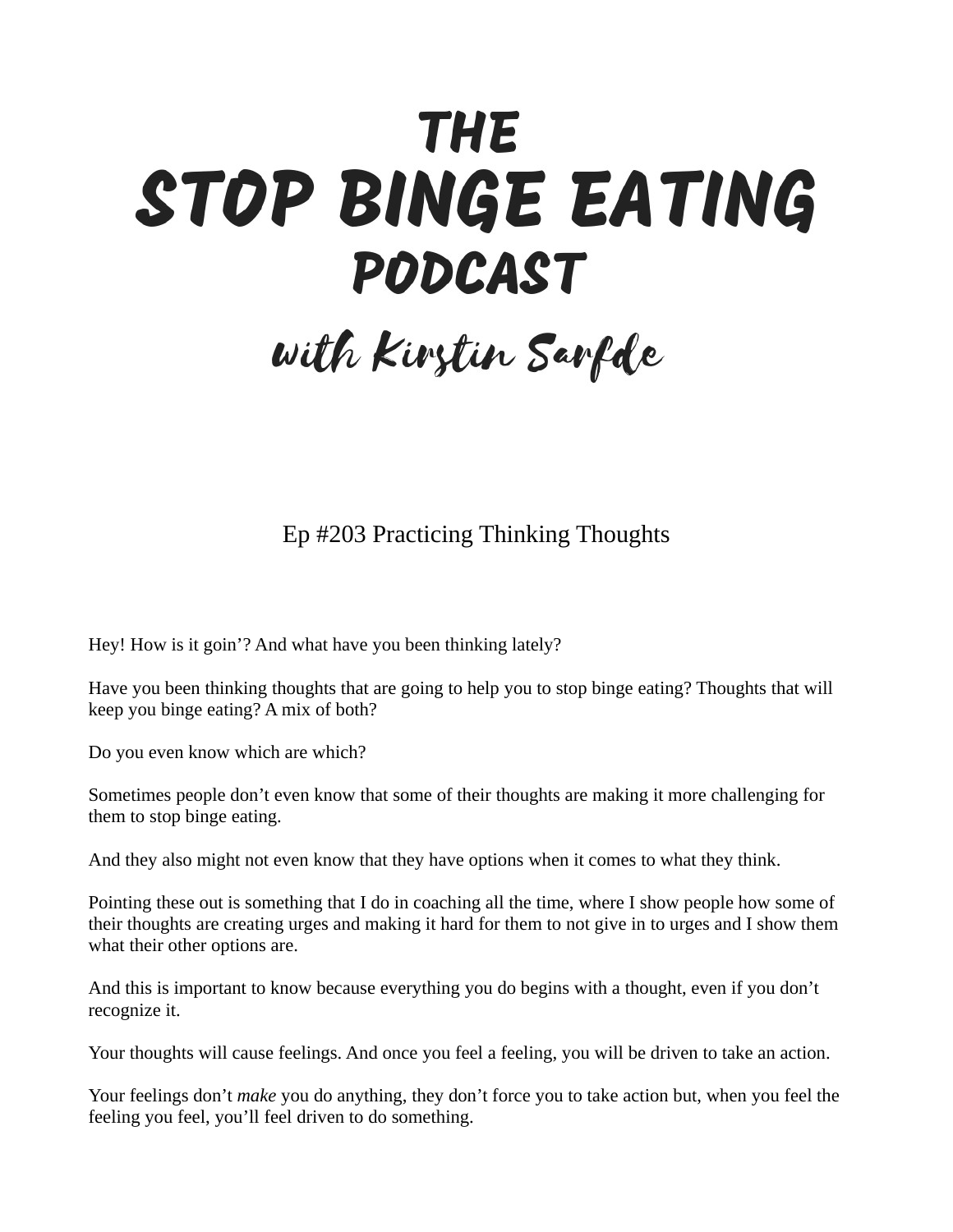Like if you feel desire, you'll feel driven to get what you desire.

If you feel shame, you'll feel driven to hide or to deflect.

If you feel anger, you'll feel driven to yell or hit.

So if there are actions you don't want to feel driven to take, then you'll need to manage how you feel by managing how you think.

Now, you're not going to be in total control of all the feelings and thoughts you experience but, there is a lot of opportunity for being in control of a lot them.

Just the other day, I was coaching with one of my group members and there were a few times she said something and as soon as she said it, she reframed it. She heard herself say something she knew wasn't useful and redirected to a more useful way of saying it. It was so cool to see her doing this, noticing what she said and choosing a different option.

And this is something we're all capable of doing, some times more easily than others of course, and you don't even have to be talking out loud to do it. You can just do it in your own mind as you're thinking.

You can catch yourself thinking something that's not useful to think, that's going to make you feel bad or drive actions you don't want to be taking and you can reframe and choose to think differently.

You can hear yourself say you can't stop binge eating and tell yourself you can.

You can hear yourself say you're unworthy and tell yourself you are worthy.

You can hear yourself say you're a failure and tell yourself you just made a mistake and you're going to learn and do better,

And what's really cool about doing this is that the more often you think that new, more useful thought on purpose and deliberately, the more you will think it effortlessly.

You're basically training your brain to think in this new way.

You're showing your brain a new way, and you're choosing it, and over time, you brain will be more and more on board.

You see, your brain doesn't really like to change.

Your brain likes to have habits since habitual thinking uses less energy than new thinking.

But, little by little, you can make that new thinking into habitual thinking.

You can become a person who thinks differently than you have been and that's what is going to create so much change in yourself, how you feel, and what you do.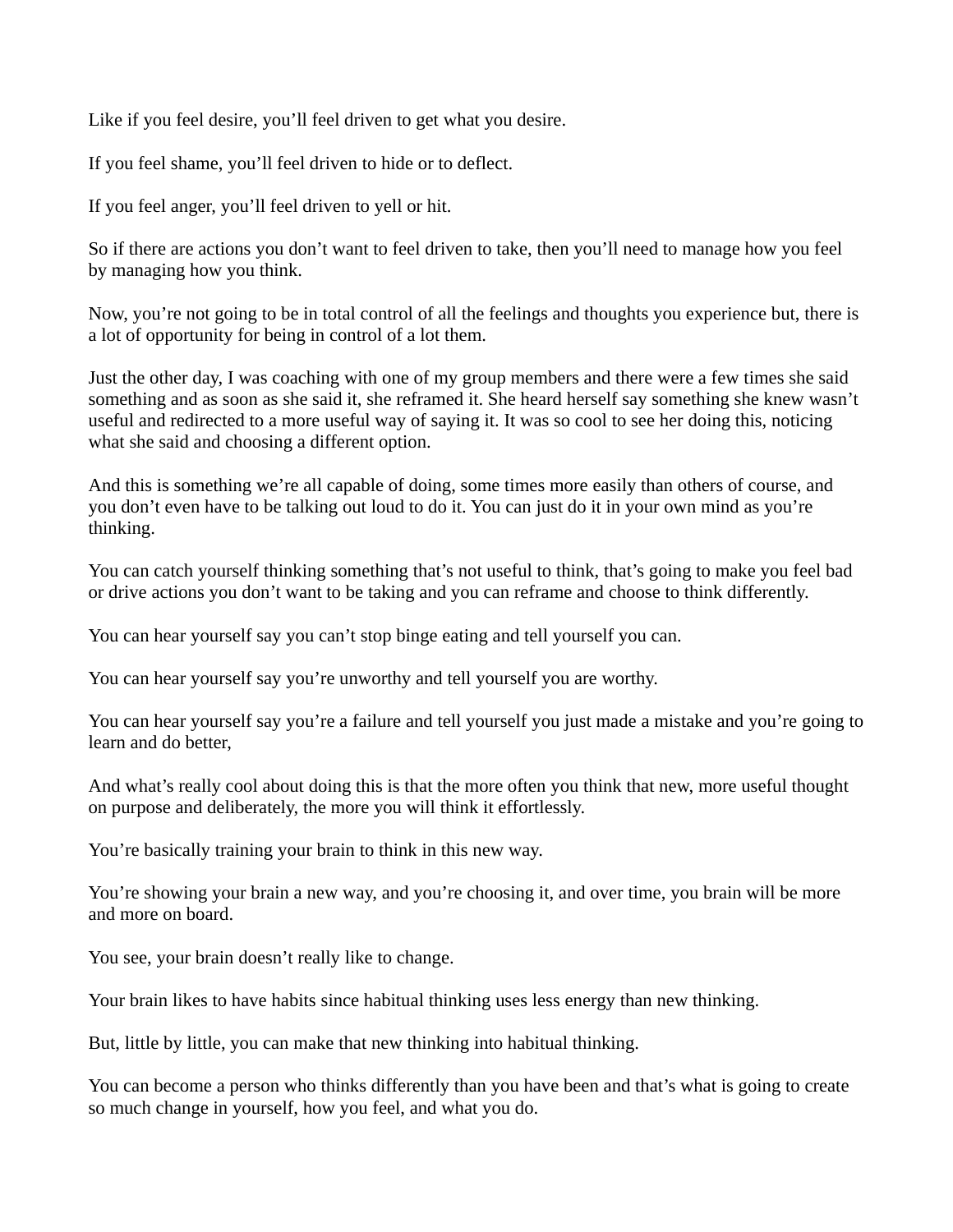If you've listened to any of the success stories on this podcast, you've heard each of them talk about this.

How they think about things that were related to their binge eating has changed.

How they think about their feelings, their urges, themselves, their bodies, food, eating a lot of food, has changed.

And that change didn't just happen, they made that change happen.

Sometimes it's as simple as finding a new thought option that you believe and that's your new belief in the instant you found it.

We've all experienced this when we're reading news or information and we gain a new opinion of something right then and there when we read it.

But sometimes it's not so quick and easy.

You've probably had experiences where you hear me say something on the podcast and it makes sense and intellectually you understand it and believe it but, your brain just isn't letting go of a competing, habitual thought that's stopping you from fully grabbing hold of this new thought.

And that's totally normal.

This happens to all of us.

It just happened to me recently when I was having a discussion with another coach where I was intellectually understanding something but couldn't fully wrap my mind around it.

Then she and I talked it through and now I'm on board.

So, you're going to uncover new ways of looking at and thinking about things and although you may get it, you may not be fully on board at a first and that's okay.

You'll get on board by practicing.

Now, when I tell people they're going to practice their thoughts, sometimes they're confused. What does it mean to practice thoughts and what does that look like?

It's just not something most of us are used to doing.

We're more used to practicing actions.

And it's very similar.

Think about if you're practicing piano.

You're doing the motions over and over.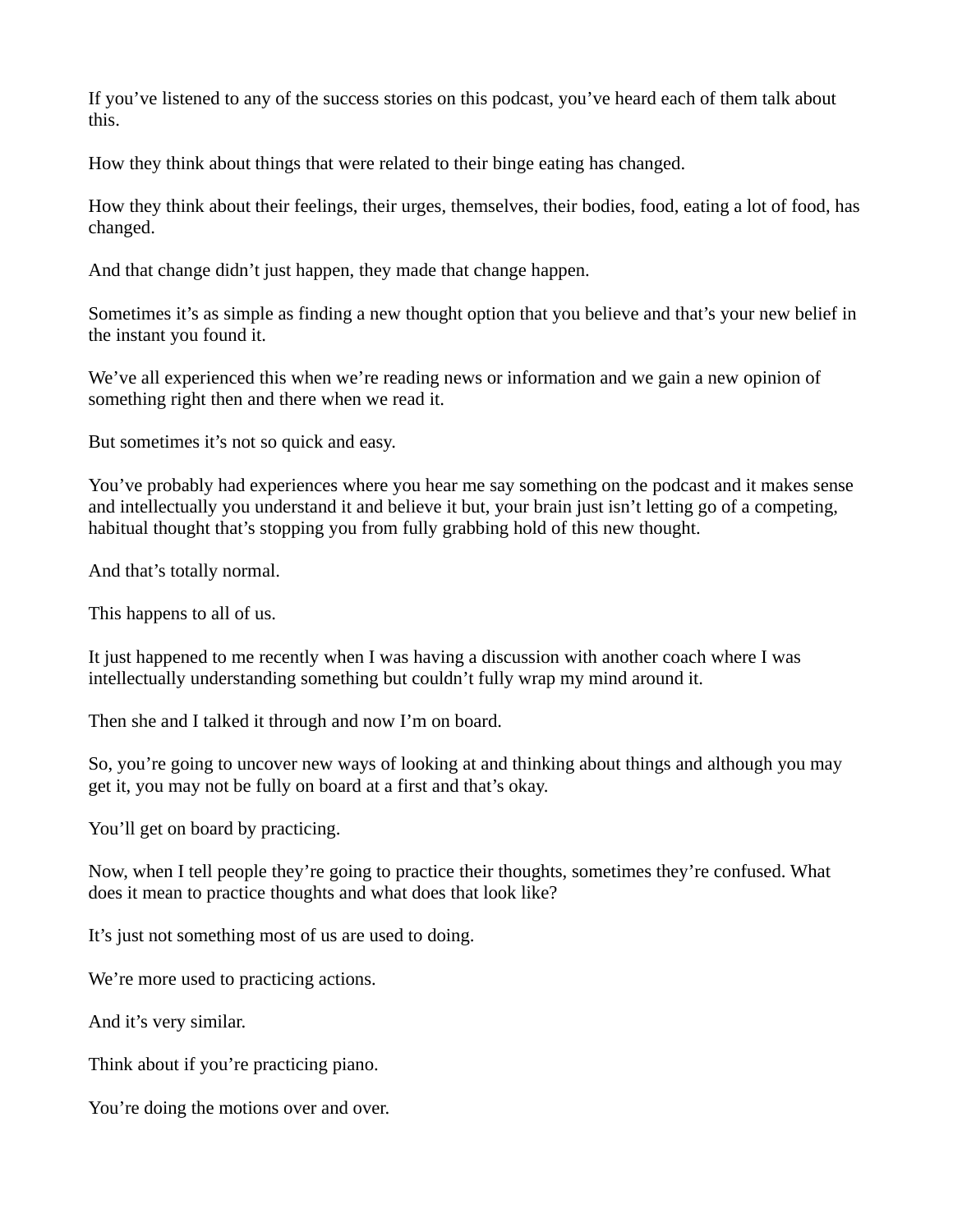You're practicing connecting the notes on the sheet music to what your fingers are doing on the keys.

Or if you're practicing throwing a ball, you're doing the motions over and over, paying attention to where the ball goes and adjusting your movements or your focus to get better aim.

Whatever it is you want to be doing better, you do it over and over.

And the same goes for your thought practice.

You think the thoughts you want to be thinking over and over.

But, there's a very important caveat that you need to know.

If you're practicing a thought that you don't believe and you're trying to fake it til you make it, this isn't going to work.

Your brain's gonna call BS and it won't stick.

This is why it didn't work if you've ever tried positive mantras and repeated the same thing to yourself day after day and nothing changed.

You weren't practicing something you already believed even a little bit.

For example, if you're trying to practice thinking your body is beautiful and you don't believe it at all, it's not going to stick. Your brain will reject that thought.

You won't feel the feeling you're wanting to feel when you think that thought and therefore, won't feel driven to take the actions you're wanting to take since the feeling isn't there.

So if you're going to practice thinking a certain thought, make sure you believe it even if just a little bit.

Make sure there's some belief in it.

And then this is what the actual practice looks like.

You think the thought on purpose over and over.

You can think it in your mind, you can say it out loud, you can write it down.

However you do it, you are repeating the thought in your head.

You are basically memorizing it and rehearsing it.

And when you do this, you're strengthening the neural pathway in your brain connected to that thought.

Which basically means you're making it easier for you to think that way without putting in effort like you have been when you're practicing.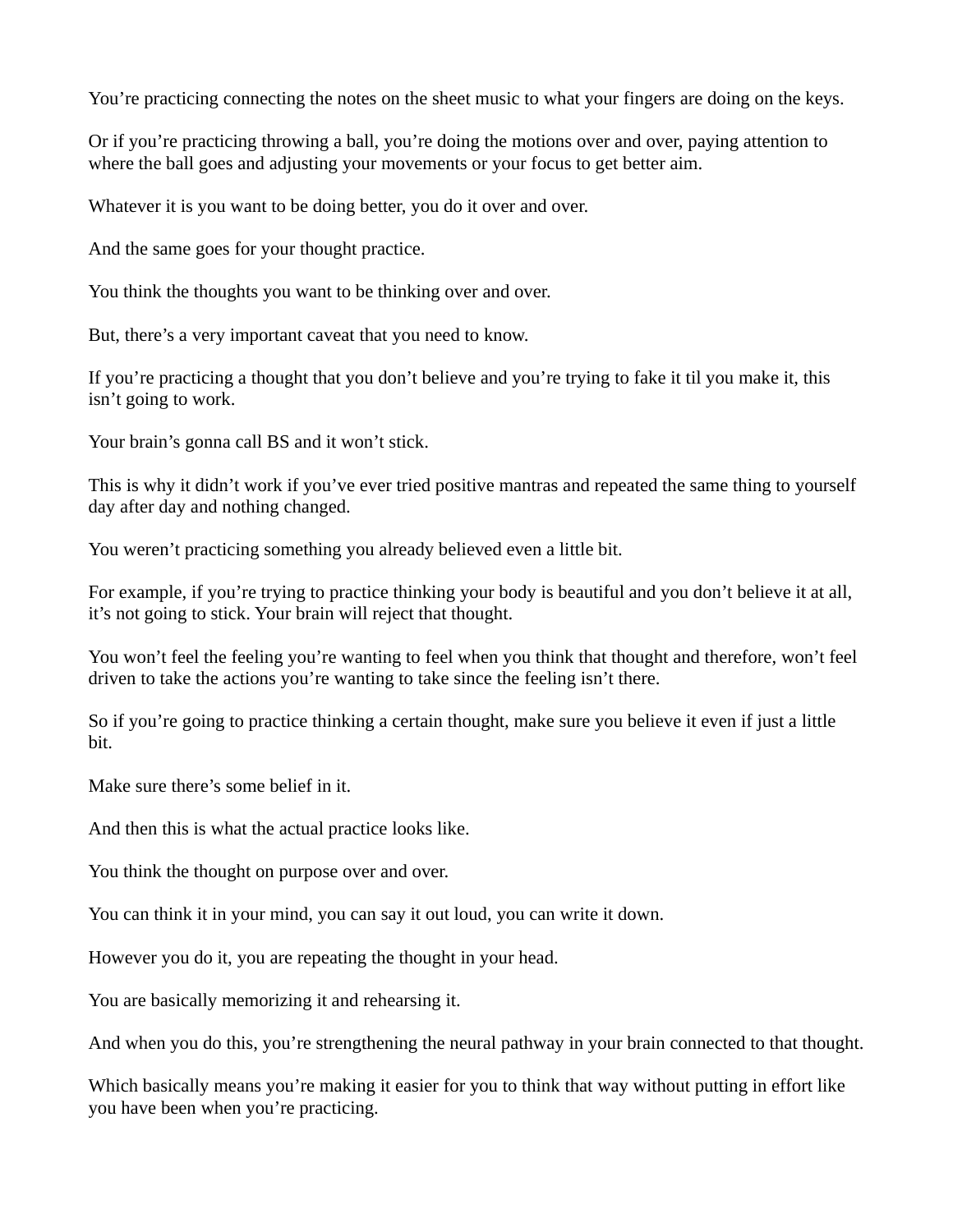Now, the question I then get asked is how often should you be practicing?

And there is no right answer here but as with anything, the more you practice, the sooner you get better at it.

So practice every day. Practice several times a day.

Set reminders on your phone for you to practice.

Do habit stacking where you practice while doing other things you already habitually do like brushing your teeth. Practice your thought when you brush your teeth.

It only takes a few seconds to practice thinking your new thought.

Make time for it and remind yourself to do it.

And not only are you going to practice in that way, you're going to practice by doing what my group member that I mentioned earlier has been doing.

You're going to be aware of the old way of thinking that you're wanting to let go of and you're going to practice thinking in your new way right in that moment when you hear the old thought.

You're not going to allow that old thought to drive your actions, you're going to redirect to the new one that will make you feel a feeling that will drive the actions you want to be taking.

Here's an example.

Say you're at the grocery store and your brain presents this thought that you've thought so many times – "That looks so good, I really want that but, I can't eat it."

How are you going to feel if you're thinking that? Deprived? Restricted? Sad?

And if you just allow that thought to exist while creating those feelings, what actions will those feelings drive for you? Maybe you'll ruminate about this, maybe you'll keep thinking about the food, maybe you'll be mopey, maybe you'll eat to numb how you're feeling.

But imagine if you heard that thought in your brain and then practiced thinking your new thought – "Yes it looks good but I'm going to choose to not eat it. "

When you stop thinking you can't have it and tell yourself you're choosing not to, how would you feel then?

Maybe empowered because you're making it your choice, not something you think you're not allowed to do. Maybe you'd feel content, calm, self-assured.

And if you're feeling those ways, you'll let it go and move on, no big deal.

Or, maybe there is no good reason that you can think of for you to choose to not eat it so your new thought is actually, "Yes it looks good and I do want it so I'm going to get it."